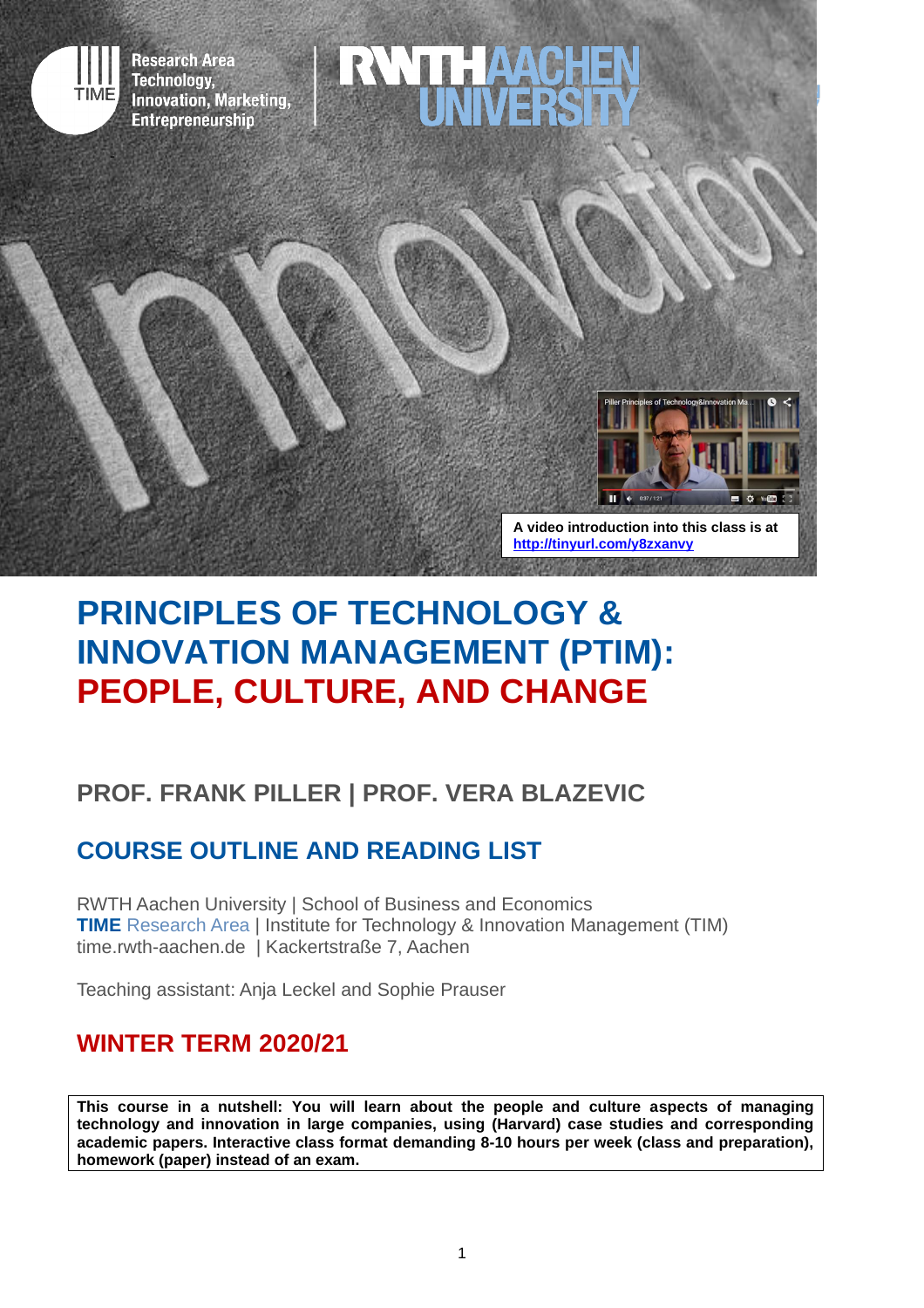

## **1 COURSE OVERVIEW**

| Course Name:                 | <b>Principles of Technology and Innovation Management</b>                                                                                                                                                                                                                                                                                                                                                                   |  |
|------------------------------|-----------------------------------------------------------------------------------------------------------------------------------------------------------------------------------------------------------------------------------------------------------------------------------------------------------------------------------------------------------------------------------------------------------------------------|--|
| Degree pro-<br>grammes:      | Master of Science BWL, M.Sc. Wi.Ing., M.Sc. Wiwi.<br>п<br>Erasmus / exchange students on the M.Sc. level and RWTH<br>٠<br>Students from other disciplines: If space permits and only with<br>some pre-knowledge of business administration, management, or<br>organizational theory                                                                                                                                         |  |
| Lecturers:                   | Prof. Frank Piller, Prof. Vera Blazevic                                                                                                                                                                                                                                                                                                                                                                                     |  |
| Teaching assistant:          | Anja Leckel   leckel@time.rwth-aachen.de und<br>Sophie Prauser   prauser@time.rwth-aachen.de                                                                                                                                                                                                                                                                                                                                |  |
| Location and time:           | Mondays, 13:30 - 16:00 (incl. small breaks). Delivered live online via<br>Zoom. Active participation and presentations from participants during the<br>Zoom sessions are part of the grading - hence it is strongly recommend-<br>ed that you use real names and switch your camera on during the online<br>sessions so that we can allocate your contributions to your participation<br>grade. More information below.     |  |
|                              | Kick-Off info session: Oct 26, 1330h: Organ. details and info on grading<br>Classes: Nov 2, 9, 16, 23, 30, Dec 7, 14, 21, Jan 11, 18, Feb 1, 8.<br>Guest lecture: Jan 25                                                                                                                                                                                                                                                    |  |
| Content<br>description:      | Creating and managing new technological knowledge is a key success<br>factor of most firms. The idea of the course is to provide an a deeper<br>perspective into selected topics from both the perspective of a manager<br>who has to make decisions about her firm's technology and innovation<br>management processes and from the perspective of an academic<br>researcher studying these decisions.                     |  |
|                              | We will discuss some selected questions of managing innovation in a<br>corporate context. Our focus will be the people and culture perspec-<br>tive: How does the behavior of people and the incentives set in a<br>firm to drive specific behaviors, plus its organizational structure,<br>influence the performance of a firm's innovation system.                                                                        |  |
|                              | The course is case-study based, but will also integrate short lecture<br>modules, in-class exercises, and group work. In addition, each session<br>will introduce important academic papers on the topics of the session.                                                                                                                                                                                                   |  |
|                              | Note: While this course belongs to the "core classes" in our curriculum,<br>you profit more from this course if you already have some basic<br>understanding of innovation management. It builds on the course<br>"Managing the Innovation Process" in the summer term. For students<br>who do not have any pre-knowledge in innovation mgmt, Session 0<br>provides some background knowledge via a focused video training. |  |
| Qualification<br>objectives: | Upon completion of this course, you will be able to:<br>Differentiate various understandings of innovation and technology<br>Acquire competences to analyze decisions in TIM from an organiza-<br>$\bullet$<br>tional and culture perspective                                                                                                                                                                               |  |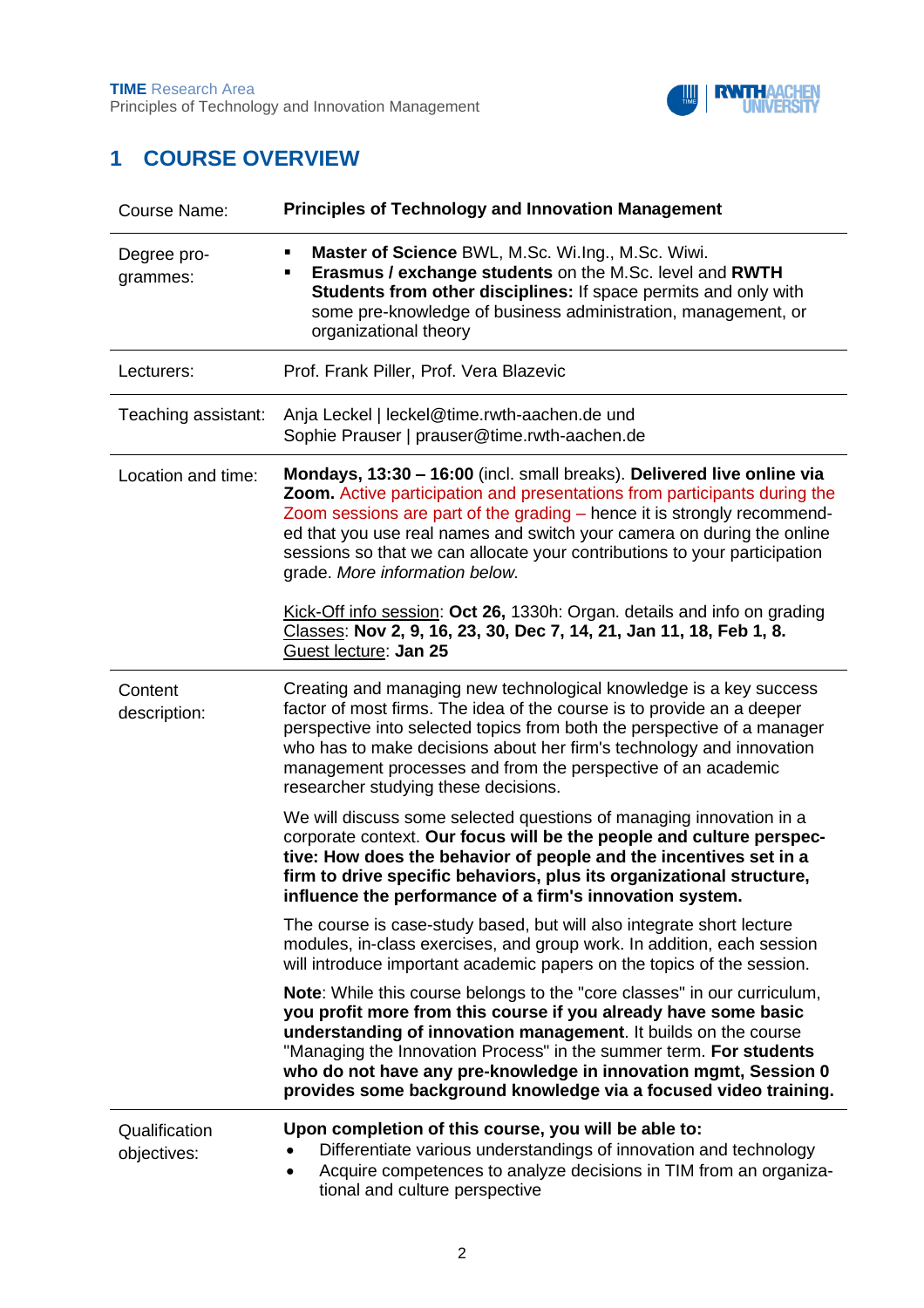

|                                | Know about tools and methods of innovation management<br>$\bullet$<br>Argue about future trends in innovation management<br>Evaluate the challenge of making innovation happen within large<br>$\bullet$<br>companies                                                                                                                                                                                                                                                                                                                                                                                           |  |
|--------------------------------|-----------------------------------------------------------------------------------------------------------------------------------------------------------------------------------------------------------------------------------------------------------------------------------------------------------------------------------------------------------------------------------------------------------------------------------------------------------------------------------------------------------------------------------------------------------------------------------------------------------------|--|
| Literature:                    | Reading material is given for each individual session. There is no<br>dedicated textbook for this course.                                                                                                                                                                                                                                                                                                                                                                                                                                                                                                       |  |
| Course Examina-<br>tion:       | 55% of the grade is based on your class participation (individual<br>contributions during the (online sessions) and presentation of one paper<br>in a group), 45% of the grade is determined by an individual post-class<br>paper assignment.                                                                                                                                                                                                                                                                                                                                                                   |  |
|                                | Information on the digital delivery of the course:                                                                                                                                                                                                                                                                                                                                                                                                                                                                                                                                                              |  |
|                                | All sessions will be online in Zoom to meet the Covid-19 requirements of<br>RWTH Aachen.                                                                                                                                                                                                                                                                                                                                                                                                                                                                                                                        |  |
|                                | There is no compulsory attendance or active participation in this<br>module. However, your performance during the sessions counts for 55%<br>of the final grade. Therefore, video transmission is recommended for<br>the online sessions in order to enable an interactive learning atmosphere.                                                                                                                                                                                                                                                                                                                 |  |
|                                | In addition, we ask you to indicate a clearly <b>identifiable name</b> so that we<br>can assign your oral participation accordingly.                                                                                                                                                                                                                                                                                                                                                                                                                                                                            |  |
|                                | The sessions will not be recorded.                                                                                                                                                                                                                                                                                                                                                                                                                                                                                                                                                                              |  |
|                                | If you do not approve this format with the necessary digital precautions,<br>please choose another module.                                                                                                                                                                                                                                                                                                                                                                                                                                                                                                      |  |
|                                | Guidelines for the "Colloquium (class participation, 55%)":<br>Grading: Group grades for the presentation + individual grades for<br>participation in the sessions. This module is not based on lecture videos,<br>but on a discussion format. You have to prepare for each session either<br>a case study or read 1-3 academic papers.<br>Group presentation: Submit a 20 minutes screencast (e.g. narrated<br>and recorded Power Point or Prezi etc. presentation, no presenter video<br>necessary, but of course possible) + moderating a 30-minute discus-<br>sion with your peers (live in zoom).          |  |
|                                | Group allocation via self-selection in Moodle on the respective topic and<br>date. We will explain this during the kick-off session.                                                                                                                                                                                                                                                                                                                                                                                                                                                                            |  |
|                                | Class participation during digital sessions: You can use the chat<br>function to raise questions or comments. For answers, raise your hand<br>via Zoom and wait to be called to speak up. The professors might use<br>"Cold Calls" at all times during the live session, if necessary. There also<br>may be smaller group work tasks during the live sessions to facilitate<br>interaction (e.g. preparation of a case discussion in small randomly<br>assigned groups, presentation of prepared content in the plenum<br>afterwards, or joint interactive development of content in open online<br>documents). |  |
| Participation<br>Requirements: | Solid command of English and willingness to prepare each class session<br>in advance ( <b>preparation at home</b> includes to read one case study or 1-3<br>academic papers).                                                                                                                                                                                                                                                                                                                                                                                                                                   |  |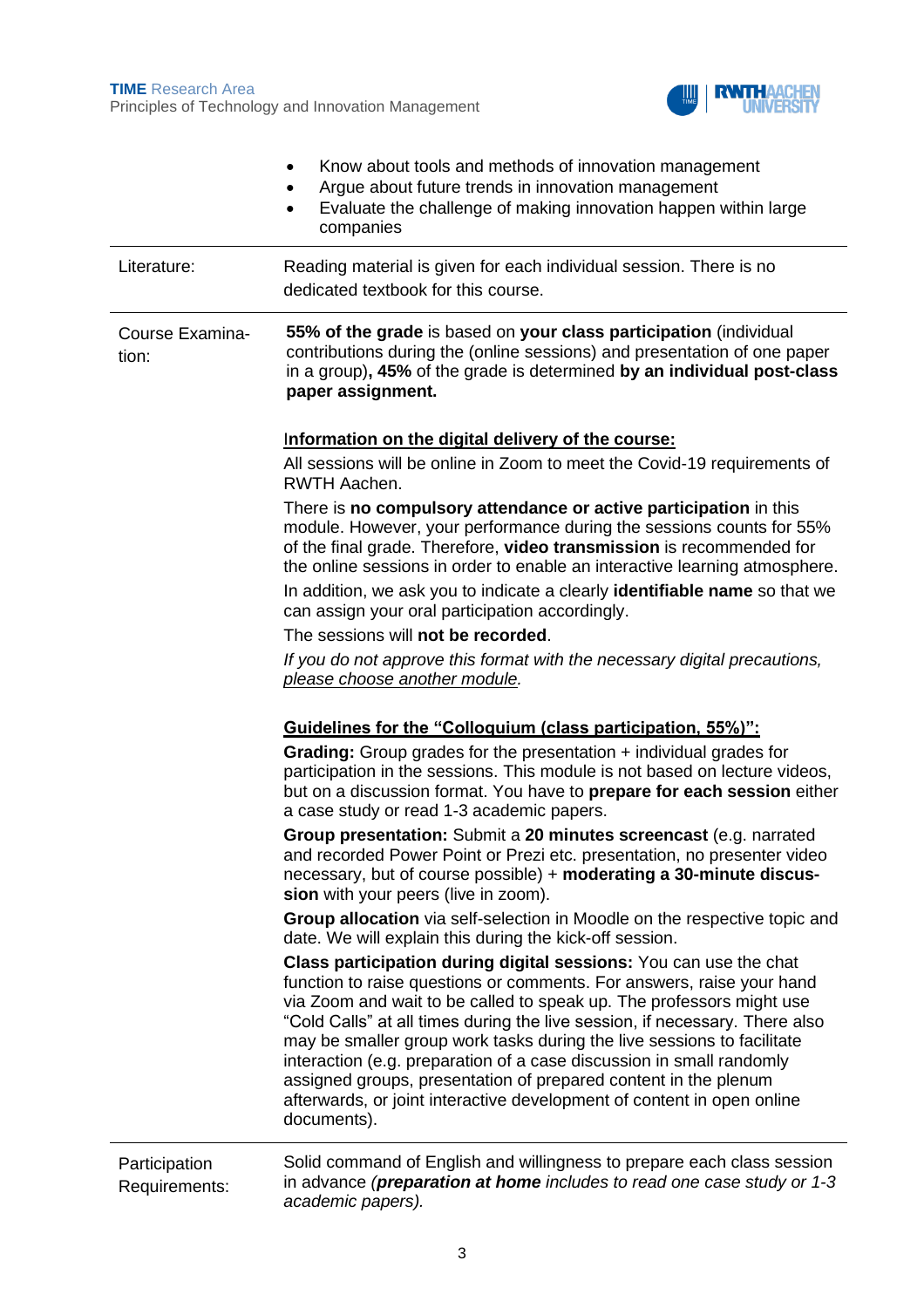

You also have to prepare one presentation in a group of 3-5 students.

**Previous knowledge of innovation management** (as for example acquired in our MIP, STM, or EPIT courses) is recommended, but **not mandatory**. In case this is your first course on innovation management, get the basics via our "TIM Bootcamp" (see "Session 0" below).

The course is designed for M.Sc. level students in Industrial Engineering & Engineering Management, Business Administration, and Economics – hence for a student group that has **some knowledge on general principles, concepts, and theories in management, organization, and strategy**. Hence, **Erasmus and exchange students** and **RWTH Students from other disciplines ("Nebenfach"):** Only register if you have some pre-knowledge on these topics!

| Group Size:       | 45 participants (max, including exchange students)                                                                            |  |
|-------------------|-------------------------------------------------------------------------------------------------------------------------------|--|
| Workload:         | 28 hours of lecturing, 120 hours of individual and group preparation                                                          |  |
| Type of Teaching: | Live sessions are likely to comprise a mixture of interactive lectures,<br>case/paper discussions, and student presentations. |  |
| Language:         | Lectures, discussions, student presentations will be in <b>English</b> language.                                              |  |
| Credits:          | 5                                                                                                                             |  |

This course will be managed via the e-learning platform Moodle. All lecture slides, student presentations, and readings will be deposited here.

#### **After registering to the course:**

**Please send a recent photo of you to** [leckel@time.rwth-aachen.de](mailto:leckel@time.rwth-aachen.de) **until October 27.** *Please save the picture as a jpg and name the filename according to this pattern: yourlastname\_yourfirstname.jpg*

Purpose: The list of students including their photos helps us to keep track when evaluating oral participation after class. Without the picture, it is hard for us to evaluate your class participation!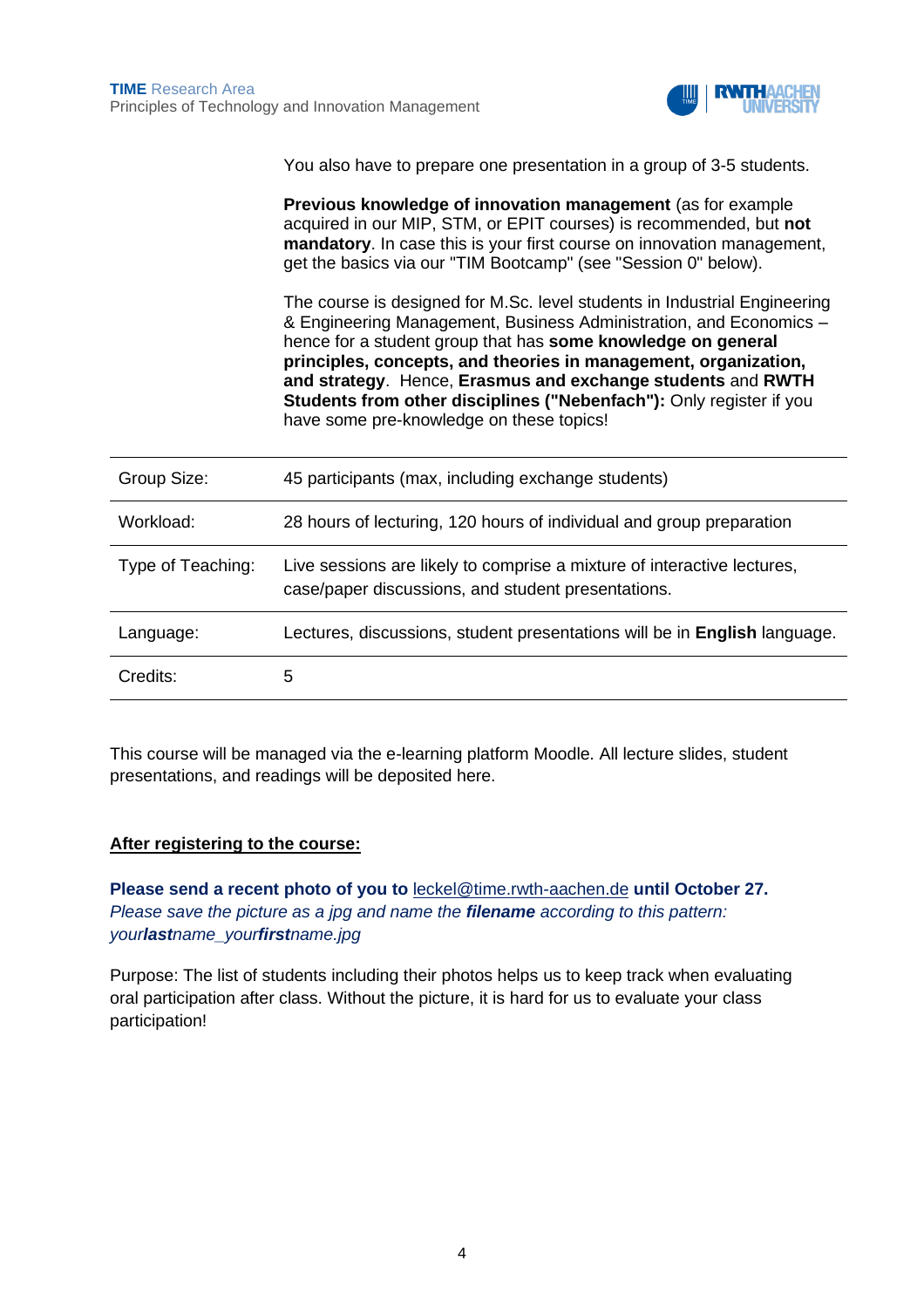

### **2 COURSE ORGANISATION**

The course comprises of an introductory video-lecture "bootcamp", seven five-hour sessions. Sessions are organized in three parts: (1) an interactive lecture, (2) case study discussion and (3) discussion of academic studies. The order and duration of these elements might vary between sessions.

### **Preliminary Schedule: Principles of Technology and Innovation Management (PTIM)**

| <b>Time Slot</b>                 |                            | Lecturer             | Content*                                                                                                                   |
|----------------------------------|----------------------------|----------------------|----------------------------------------------------------------------------------------------------------------------------|
| Before 2. Nov                    | at your own pace           | Prof. Piller         | <b>Online Videos: TIM Bootcamp**</b>                                                                                       |
| 26 Oct 2020                      | 13:30-14:30                | Prof. Piller         | <b>Information session</b>                                                                                                 |
| 02 Nov (case)<br>09 Nov (papers) | 13:30-16:00<br>13:30-16:00 | Prof. Blazevic       | Elements of a successful system for<br>innovation<br><b>MedTech Case: Metronic Innovation System</b>                       |
| 16 Nov (case)<br>23 Nov (papers) | 13:30-16:00                | Prof. Blazevic       | <b>Balancing innovation: Ambidexterity and</b><br>the exploitation-exploration dilemma<br><b>BtoB Case: Pitney Bowes</b>   |
| 30 Nov (case)<br>07 Dec (papers) | 13:30-16:00<br>13:30-16:00 | Prof. Piller         | Designing intra-organizational interfaces<br>and cooperation<br>Pharma Case: Myelin Repair Foundation                      |
| 14 Dec (case)<br>21 Dec (papers) | 13:30-16:00<br>13:30-16:00 | Prof. Blazevic       | Creating a culture for innovation<br><b>FMCG Case: General Mills</b>                                                       |
| 11 Jan (case)<br>18 Jan (papers) | 13:30-16:00<br>13:30-16:00 | Prof. Piller         | <b>Communicating for innovation: Leadership</b><br>for innovation & transformation<br>Pharma Case: Leadership at Eli Lilly |
| 25 Jan                           | 13:30-16:00                | <b>Guest lecture</b> | <b>Guest Lecture</b>                                                                                                       |
| 01 Feb (case)<br>08 Feb (papers) | 13:30-16:00<br>13:30-16:00 | Prof. Piller         | Restructuring the enterprise to become<br>more innovative<br><b>Digital Transformation Case: UCB Pharma</b>                |
| 01 Mar 2021                      | 15:00                      | Online<br>submission | Deadline to hand-in your paper assignment<br>via e-mail or Moodle ("letzte Prüfungs-<br>leistung")                         |

\* Case selection may be updated before the semester starts. Refer to the Moodle page for this course for exact assignments.

\*\* Note: If not done before, watch our Mini-MOOC: The TIM Bootcamp. This series of short videos will introduce you into the topic and provides definitions and frameworks. We expect that you know the content of this video series before the first session. See "Session 0" below for more detail.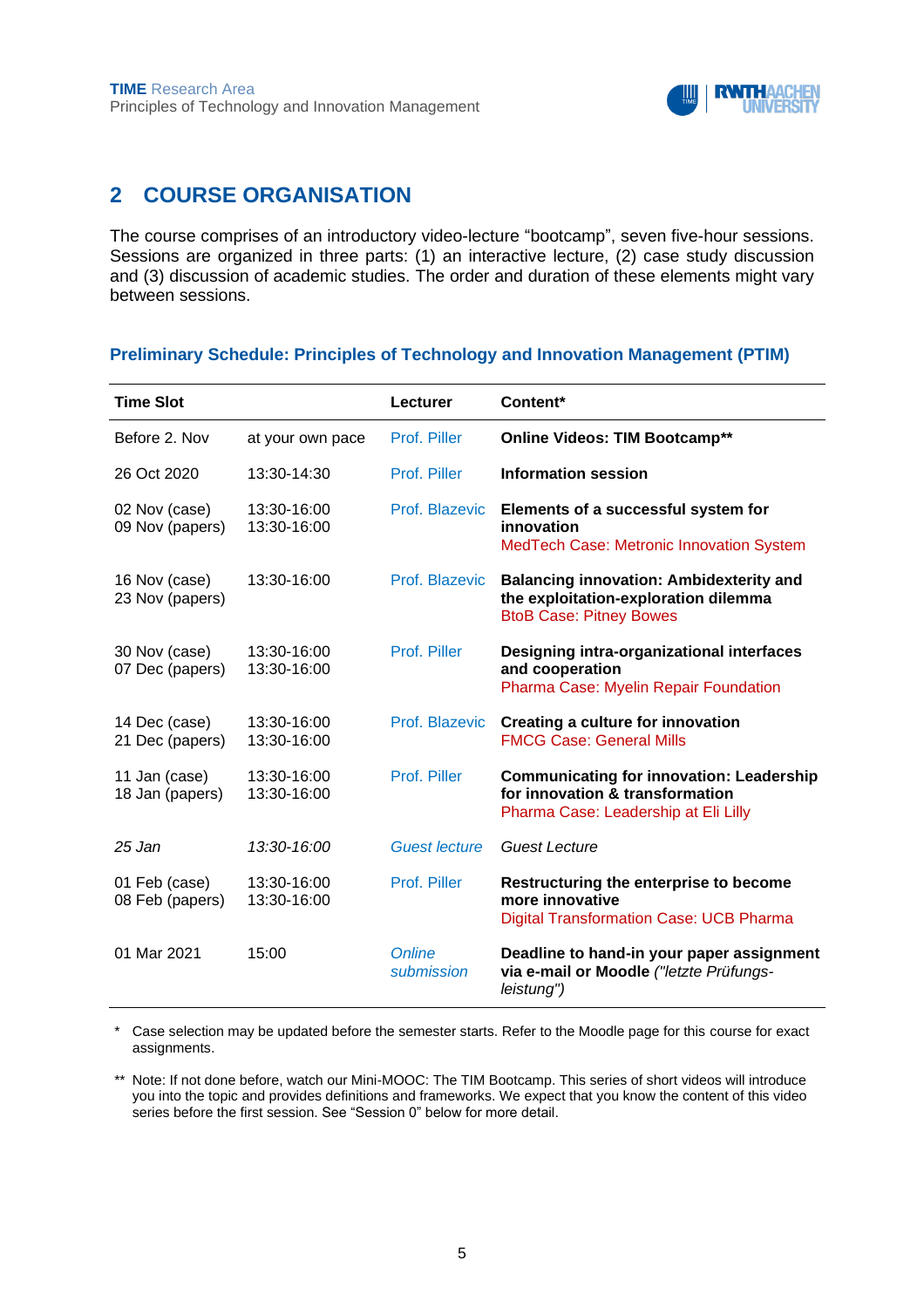

### **3 GROUP ASSIGNMENTS**

A key component of this course is the group assignment and the discussions. Jointly, they will count for half of your final grade.

As for the **group assignment**, each student will be assigned to a group typically consisting of three to five members. Each group will be asked to present and critically discuss one academic paper in a **recorded screencast**. Additionally, each group will pitch their paper in class and discuss it with the audience.

Each paper addresses an important phenomenon in the sphere of strategic technology management. Papers can be conceptual or empirical have been published in leading peerreviewed journals in the field of Strategic Technology Management such as the *Strategic Management Journal, Management Science, Research Policy* or the *Journal of Product Innovation Management.*

- You should support your presentation with **a sufficient** *(not too many!)* **number of PowerPoint slides**. When preparing your slides, you **can** use a **PowerPoint template** that is available for download on Moodle (but are also free to use your own creativity).
- In addition, please summarize the content of your paper on ONE A4 page using the **template** provided on Moodle, highlighting the core points, content, and conclusions from the paper. This one pager will be distributed to all students during the class.
- The final screencast needs to be **uploaded to Moodle by 4pm the THURSDAY BEFORE your presentation**. *Instructions on how to create and upload a screencast is available on Moodle.*
- In class, 20 minutes will be allocated to each group, of which 5 should be used to **pitch the core messages and conclusions of your paper** and the rest for a **discussion with the audience**. You *can* support your pitch with a few PowerPoint slides *(but you also can use other means of presentation)*.
- Your slides and the summary page need to be sent to the respective professor of the class [\(piller@time.rwth.aachen.de](mailto:piller@time.rwth.aachen.de) or [blazevic@time.rwth-aachen.de\)](mailto:blazevic@time.rwth-aachen.de) by **18:00 the day BEFORE the lecture** in both pptx and pdf format. You also need to have both files digitally available.
- The language for the presentation and the discussion with the audience is English.

We would like to stress that **your screencast presentation needs to go beyond simply summarizing the content of your assigned paper**. Rather you are asked to engage with it critically by discussing its strengths and weaknesses as well as its contributions to our understanding of key aspects of the paper. **Tell us what we learn from the paper and why we need to care!**

A sample structure of your presentation might look like this – **but you are free and encouraged to come up with your own structure!**

- (1) **Introduction:** *Tell us the motivation of the ideas presented in the paper and why this is an important (and open) question. How does this link to the topic of the session? Introduce us to the authors and the journal (if not done before).*
- (2) **Paper Description:** *Share the story of the paper. You don't need to follow 1:1 the structure of the paper, but try to provide us an introduction into the theory selection and conceptual devel-*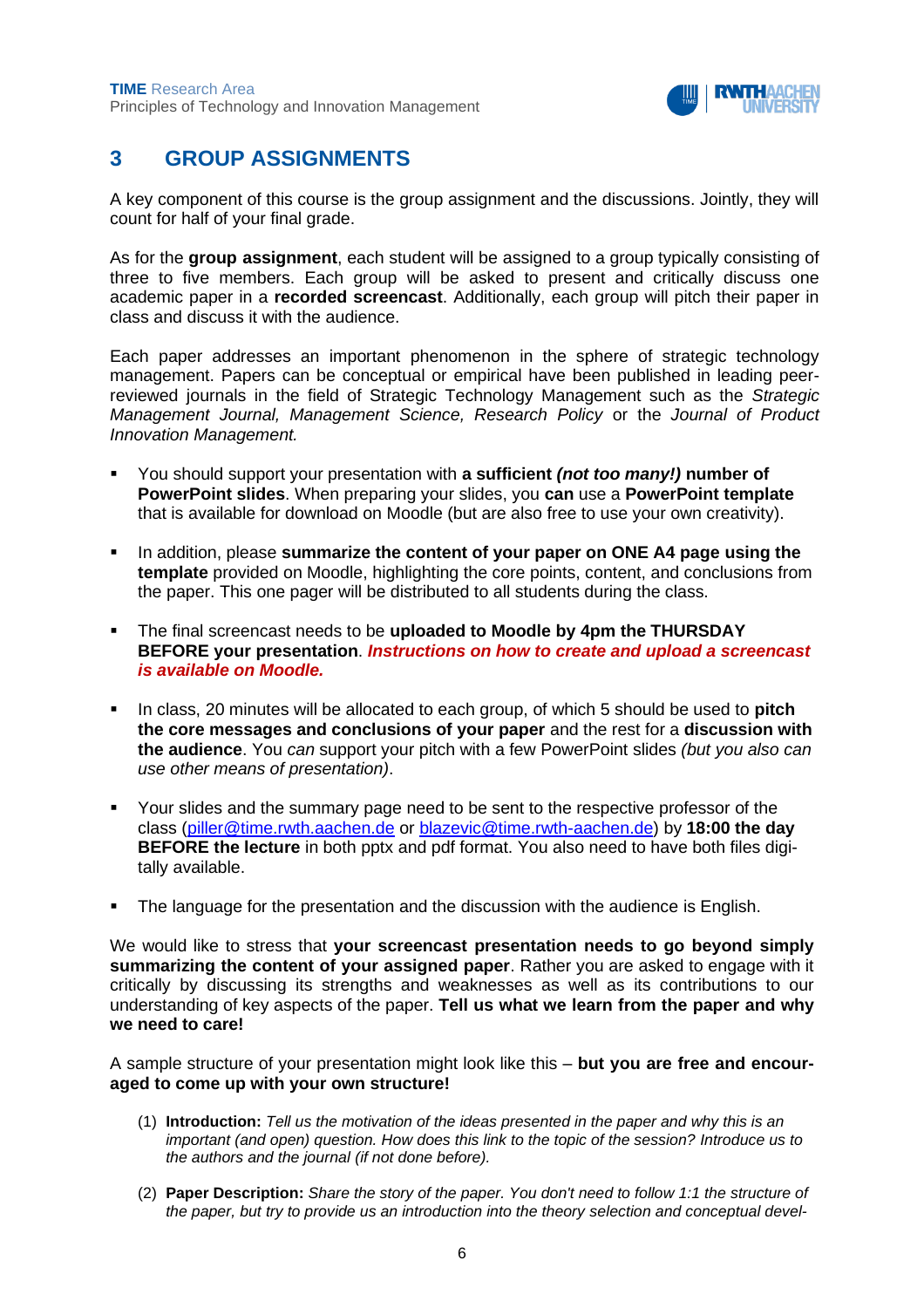

*opment,* and also in the research design and methods: Why are those adequate in researching the open questions?

- (3) **Paper Discussion**
	- What are the contributions to research and practice?
	- What are the strengths and weaknesses of the paper; possible refinements and extensions?
	- What are implications for practice
- **(4) Conclusion** and discussion questions

Always **include questions for the other students**, think about how you can facilitate a discussion about the content of your paper.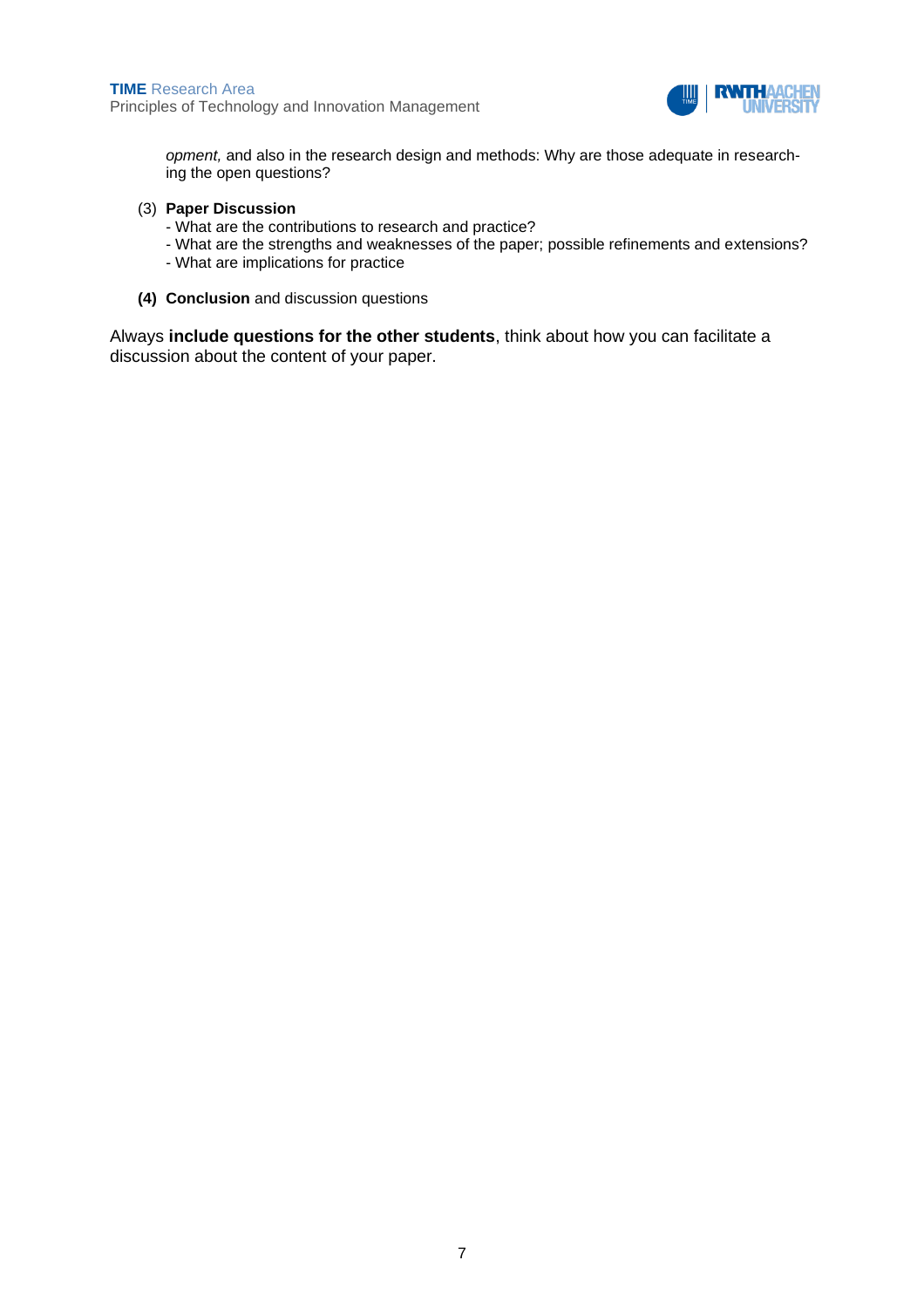

### **4 INDIVIDUAL ASSIGNMENTS**

A key component of this course are the **case discussions**. Together with the discussion of the **research papers**, they will count for **55 percent of your final grade**. It is essential for all course participants **to carefully study the case and the corresponding assignment questions at home** to be ready to contribute to the live discussions.

In addition, we will reflect the content of a number of **academic papers***.* Also these **papers need to be read before the session**, and often reading the paper is also helpful in better understanding the case. **Core papers are being presented by student groups**.

*So please make sure to complete the pre-assignment (case study) before each session. In addition, you have to read the research papers for each session.* 

*Note: Apart from Session 0, there are no video lectures to watch for PTIM.*

### **"Session 0": Video Bootcamp and MIP Basics for all participants who had no course on innovation management before**

While this course belongs to the "core classes" in our curriculum, you will be able to participate with larger success if you already have some basic understanding of innovation management**. PTIM builds directly on** the course **"Managing the Innovation Process (MIP)"** in the summer term. **However, we know that it is not possible for some of you to attend the MIP course first. In this case, there are two easy ways to catch up:**

- **(1) In any case, if not done before, watch our Mini-MOOC: The TIM Bootcamp.** This series of short videos will introduce you into the topic and explains important definitions and concepts. We expect that you know the content of this video series before the first session – **the content is mandatory knowledge for the live discussions and paper presentations**. You can **access this Bootcamp** by following the links in Moodle.
- **(2) Get an understanding of some core content from our core M.Sc. innovation course "Managing the Innovation Process (MIP)"** to be on the same level as your peers who took this course in a previous semester:

| <b>College</b> | Structuring the innovation process: The Big Picture         | https://youtu.be/V400eggrDXk                |
|----------------|-------------------------------------------------------------|---------------------------------------------|
| ۰.             | The Fronted of Innovation                                   | https://www.youtube.com/watch?v=-kTK njnRx0 |
| ۰.             | <b>Concept Generation</b>                                   | https://youtu.be/kXP0zTUK4lk                |
| $\blacksquare$ | Creativity theory and techniques: Different Schools         | https://www.youtube.com/watch?v=47Ba4Os90To |
| ٠.             | Development Stage: Technical Problem Solving                | https://youtu.be/ZSAyscmIXAw                |
| $\blacksquare$ | Evaluating and Screening: Innovation is Experimentation     | https://www.youtube.com/watch?v=8aqXUI01zSY |
|                | • Launch and Nurture Stage: Introduction                    | https://www.youtube.com/watch?v=2XH6xXjn0KU |
| ٠              | Launch and Nurture Stage: Diffusion and Adoption            | https://www.youtube.com/watch?v=bVq5axhen0M |
| ٠              | Project Review: Project controlling and KPIs for Innovation | https://www.youtube.com/watch?v=SyR10_oBpQI |
|                |                                                             |                                             |

### **All other Sessions: Please refer to Moodle for Cases and Assignments**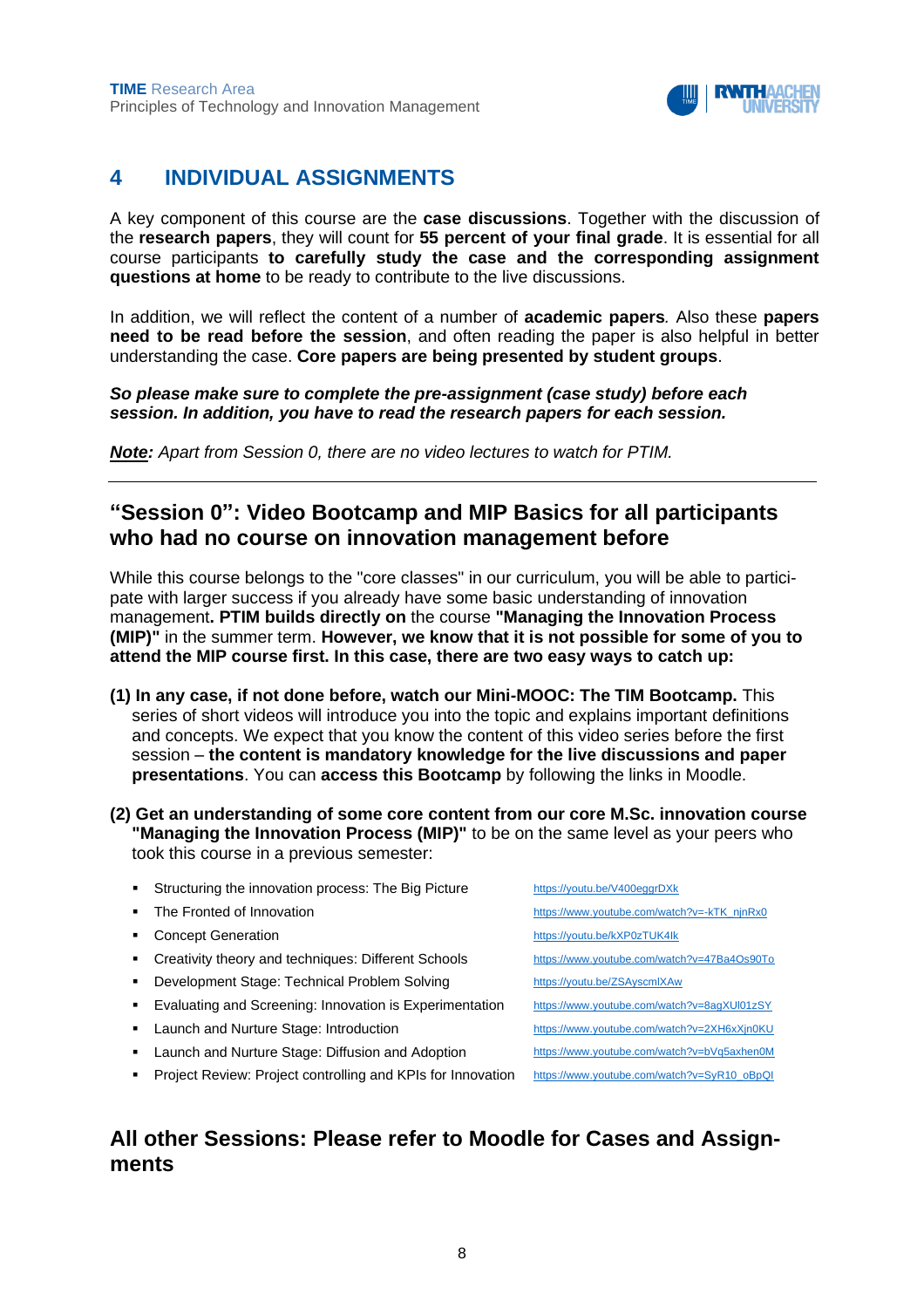

### **5 Review Paper (Post-Class Assignment)**

45% of the grade is your individual review paper. Please follow the instructions below. The deadline to digitally hand-in your paper assignment is **01 March 2021, 15:00h**. *This is an individual assignment, no group work is allowed.*

### **Instructions**

(1) **Select one of the two alternative papers** for your review – you only have to write a review about one of these papers.

#1 TBD

*or*

#2 TBD

(2) **Read the paper carefully** and try to find relations to other papers in our class.

(3) Start writing your review paper, **using the structure indicated below**. The **word limit** for your review is **4500 words** (you can write less --- this is the maximum). References are **not** included in the word limit.

**Add a title page** with your name, program/field of study ("Studienfach") and the title of the paper you selected.

Write your paper in regular academic style, using citations and references etc. For the formatting and citation style, **follow Sections 4&5 of the TIME guidelines** for student papers and theses, **<http://tinyurl.com/kv96gum>** (also on Moodle).

(4) Hand-in your paper at or before the deadlines stated above as PDF or Word file including the signed standard affirmation (see Section 7 of the TIME Guidelines for term papers). **Submission only via Moodle.**

(5) If you want to **withdraw your registration to this course and the exam**, you must do so **until seven working days** before the final examination date. Please read the material on Moodle regarding exam registration and withdrawal. We strongly recommend that you do this as early as possible to avoid unfair group works.